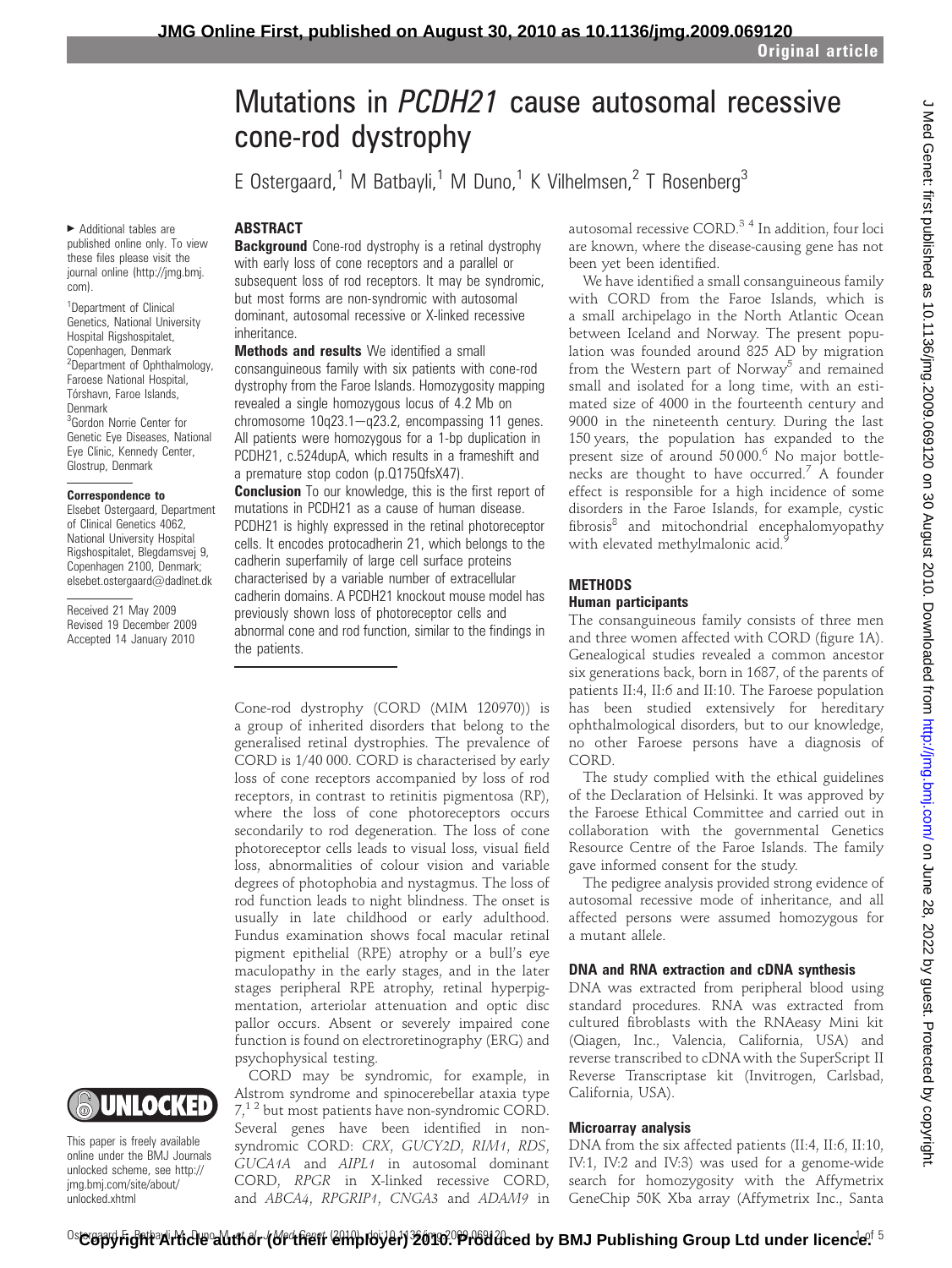**Figure 1** Pedigree of the family with CORD, linkage analysis, genes in the candidate region and mutation analysis of PCDH21. (A) Pedigree of the consanguineous family with a PCDH21 mutation. Filled symbols are homozygous affected individuals, halffilled symbols are heterozygous carriers. (B) Results of the parametric multipoint linkage analysis using Genehunter software, which shows a single significant peak on chromosome 10, with a LOD score of 3.1. (C) The 11 genes in the candidate region on chromosome  $10q23.1 - 23.2$ . (D) Mutation analysis of PCDH21 shows the homozygous c.524dupA mutation (left), a heterozygous carrier (middle) and the wild-type (right). (E) Analysis of cDNA from fibroblasts from a homozygous patient shows that the mutation results in a frameshift (top). Wild-type is shown for comparison (bottom).



Clara, California, USA). In brief, 250 ng of DNAwas digested with the restriction enzyme XbaI, mixed with Xba adapters and ligated with the T4 DNA ligase. The ligated DNA was PCR-amplified in four PCRs, pooled and purified. The purified PCR product was fragmented with DNase I and end-labelled with biotin. The samples were hybridised to an array for 18 h in a hybridisation oven. The array was washed, stained and scanned with an Affymetrix GeneChip scanner 3000. Affymetrix software was used to analyse the data, which were exported to an Excel file.

#### Linkage analysis

Multipoint parametric linkage analysis was performed with the GeneHunter program on the EasyLINKAGE V.5.08 plus platform.<sup>10</sup> An autosomal recessive mode of inheritance with complete penetrance was assumed, and the disease allele frequency was set at 0.001.

#### Mutation analysis

PCR was performed with the Promega kit and the following conditions: 0.2 mM dNTPs,  $1 \times$  buffer, 1.5 mM MgCl<sub>2</sub>, 0.5 mM of each primer, 10 ng template and 1.5 U polymerase in a total volume of 50  $\mu$ l. The PCR program was 94 C for 2 min, 35 cycles of denaturing at 94°C for 30 s, annealing at 60°C for 30 s and extension at  $72^{\circ}$ C for 30 s and a final extension step of  $72^{\circ}$ C for 7 min. Primer sequences are available on request.

Sequencing was performed with ABI Big Dye Terminator v. 1.1 Cycle Sequencing Kit (Applied Biosystems, Foster City, California, USA). The sequencing reactions were vacuum-purified with the Montage Seq96 Sequencing Reaction Cleanup Kit (Millipore SA, SaintQuentin, France) and analysed on an ABI 3130xl Gene Analyzer (Applied Biosystems).

The data were analysed with Sequencing Analysis Software V.5.2 from Applied Biosystems, and mutation screening was performed using Mutation Surveyor V.3.1 Software (SoftGenetics).

# RESULTS

# Clinical findings

The three oldest affected siblings (patients II:4, II:6 and II:10) reported decreased vision from around age 17 years. In addition to CORD, two of the patients (patients IV:1 and IV:3) had oculocutaneous albinism, which caused nystagmus and reduced visual acuity from early infancy. The genetic background for their albinism is unknown, but no mutations were found by sequencing TYR and OCA2. Patient IV:2 denied visual difficulty in daylight when examined at the age of 15. He had, however, always had difficulties with nighttime orientation. Patient II:10 complained of impaired vision at night and of delayed adaptation to sudden changes in light intensity.

Visual acuity varied between 0.67 and 0.02 (table 1). In patient II:4, large inter-ocular differences in visual acuity were observed due to a large scar in the left macula, which was likely caused by a foetal toxoplasmosis infection. The inter-ocular difference in visual acuity in patient II:10 was explained by a left-sided squint in childhood.

Retinal examination showed both central and peripheral pigment abnormalities (figure 2). The foveal changes consisted of irregular pigmentation and atrophy of the RPE with a horizontal oval-shaped or ill-defined "moth-eaten" appearance. In patient IV:2, the foveal regions had an extensive sheen. In the two patients with oculocutaneous albinism (patients IV:1 and IV:3), the changes in the foveal regions were less obvious due to the scarcity of pigment. The peripheral pigment disturbances included diffuse RPE atrophy and black hyperpigmentations of polymorphic shape, some of which were filiform and sheeted the vessels. The amount of pigmentation varied considerably among patients of the same age but showed some correlation to the extent of visual field constriction. In the oldest patients, the optic discs looked moderately atrophic, and the retinal vessels were universally constricted.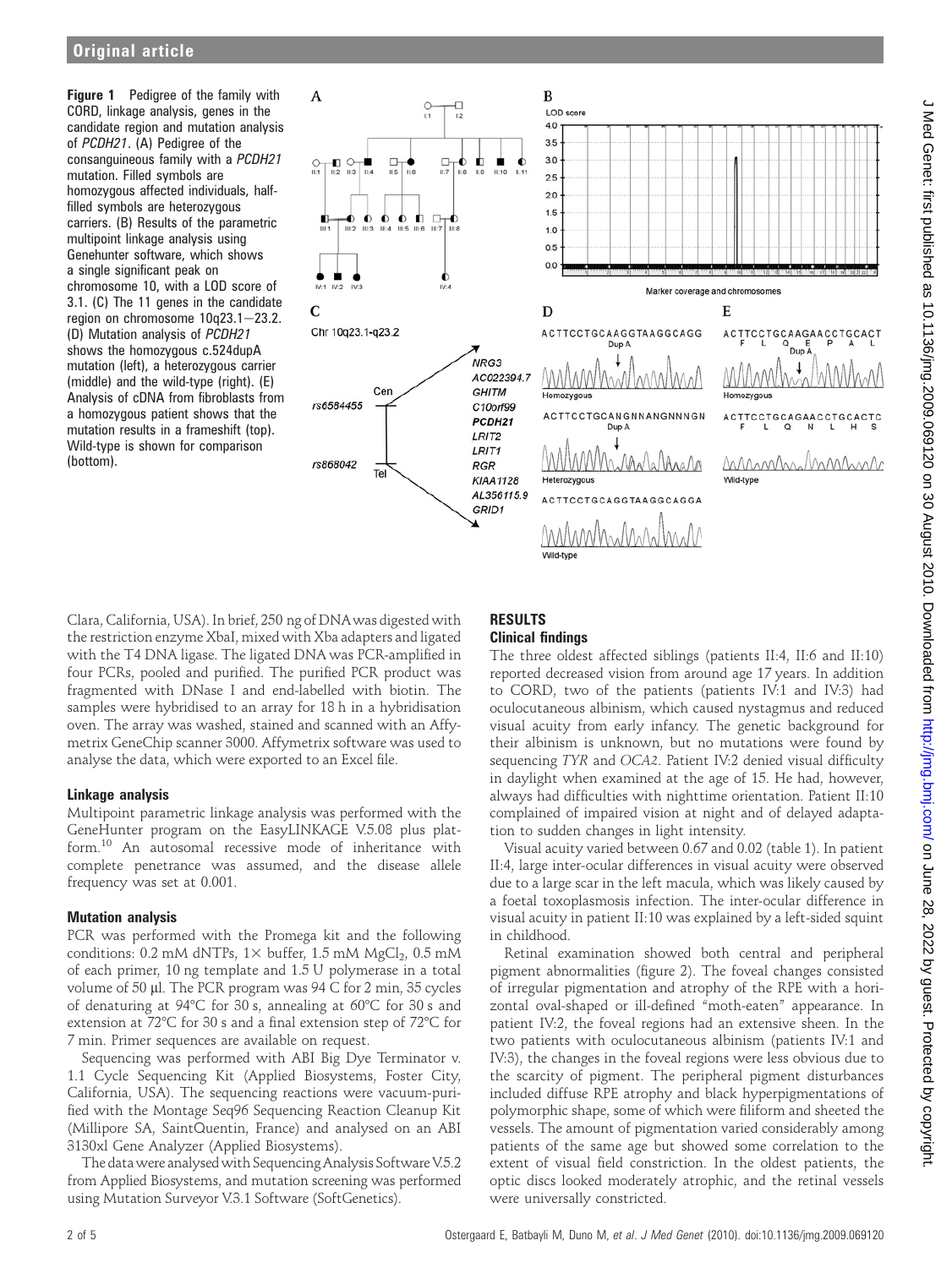|  | Table 1 Clinical and electrophysiological characteristics of patients with CORD caused by PCDH21 mutations |  |  |  |
|--|------------------------------------------------------------------------------------------------------------|--|--|--|
|--|------------------------------------------------------------------------------------------------------------|--|--|--|

| <b>Patient</b> | Age at<br>examination<br>(years) | Sex | <b>Visual</b><br>acuity<br>(right/left) | <b>Refraction (right/left)</b>                                | ERG (right eye)<br>cone response*<br>(amplitude (µV)/implicit)<br>time (ms)) | ERG (right eye) rod<br>response* b-wave<br>$\langle$ amplitude $\langle \mu V \rangle /$<br>implicit time (ms)) | <b>ERG</b> (right eye) cone-rod<br>response* a-b-wave<br>$\langle$ amplitude $\langle \mu V \rangle$ /implicit<br>time (ms) |
|----------------|----------------------------------|-----|-----------------------------------------|---------------------------------------------------------------|------------------------------------------------------------------------------|-----------------------------------------------------------------------------------------------------------------|-----------------------------------------------------------------------------------------------------------------------------|
| II:4           | 29                               | M   | 0.67/0.02                               | $-3.00/-3.00$                                                 | No response                                                                  | No response                                                                                                     | No response                                                                                                                 |
| II:6           | 36                               |     | 0.10/0.10                               | $-2.25-1.50\times25^{\circ}/-2.50-1.00\times0^{\circ}$        | 10/42                                                                        | 132/80                                                                                                          | 140/62                                                                                                                      |
| II:10          | 37                               | M   | 0.60/0.10                               | 0.00/0.00                                                     | 16/40                                                                        | No response                                                                                                     | 89/59                                                                                                                       |
| IV:1           |                                  |     | 0.08/0.08                               | $5.50 - 3.00 \times 5^{\circ}/4.50 - 2.50 \times 170^{\circ}$ | 44/39                                                                        | 206/112                                                                                                         | 280/66                                                                                                                      |
| IV:2           | 17                               | M   | 0.16/0.67                               | 0.00/0.00                                                     | No response                                                                  | No response                                                                                                     | No response                                                                                                                 |
| IV:3           | 1/2                              |     | 0.20/0.20                               | $4.50 - 1.50 \times 0^{\circ}/4.50 - 1.50 \times 0^{\circ}$   | 55/32                                                                        | No response                                                                                                     | 165/56                                                                                                                      |

\*ERG normal values. Cone scotopic flicker response: amplitude median 94 µV, range 53-145 µV (5-95%), implicit time median 29.0 ms, range 27.0-34.0 ms (5-95%). Rod low-intensity flash response: b-wave amplitude median 210 μV, range 124–302 μV (5–95%), implicit time median 103.0 ms, range 81.0–123.0 ms (5–95%). Cone-rod high-intensity flash response: a–b-<br>wave amplitude median 427 μV, range 285–67

Visual field measurements with a large object showed considerable variation; patient II:4 had only narrow peripheral remnants left in the lower visual fields and a paracentral preserved island of 10°, whereas patients II:6 and II:10 had normal or slightly constricted outer field limits. In patient II:6, a central scotoma measuring  $5^{\circ}$  was found. The smallest test objects revealed concentric constriction in patients IV:1 and IV:2. Colour vision was severely impaired in the two patients tested (patients II:6 and II:10 at ages 36 and 38 years, respectively). Dark adaptation was tested in two patients (patients II:10 and IV:2 at ages 38 and 15 years, respectively). It showed a monophasic and protracted course, with only a slight elevation of the final threshold of  $0.5-1$  log unit in patient II:10 (figure 3).

The ERG of patient II:10 showed severely reduced amplitudes and prolonged photopic implicit times (table 1). Patient IV:1 had normal amplitudes at the age of 2 years but prolonged cone implicit times. Eight years later, the ERG showed absent response to low-intensity stimuli and a 50% reduction in the response to high-intensity flash. In patient IV:2, the ERG response was absent at age 17 years.

Patients II:6 and II:10 reported normal smell sense.

# Mapping of a gene for CORD to chromosome 10

A frequent cause of CORD is mutations in ABCA4, and we, therefore, analysed the SNP data for linkage to ABCA4. Assuming autosomal recessive inheritance and a homozygous or compound heterozygous mutation, we did not find evidence of linkage to ABCA4 (see online supplementary table 1).

Genome-wide analysis of SNP data for homozygosity revealed a single homozygous region on chromosome 10q23.1-q23.2 (see online supplementary table 2); a significant LOD score of 3.1 was found by multipoint linkage analysis (figure 1B). The



Figure 2 Fundus pictures of the right eye. (A) Diffuse atrophy of the retinal pigment epithelium (RPE) and extensive sheen in the macular region (patient II:4). (B) Numerous, polymorphic, intraretinal hyperpigmentations in the upper temporal midperiphery (patient II:4). (C) Irregular foveal degeneration and normal arteriolar caliber (patient II:6). (D) Irregular RPE atrophy in the macular region, attenuated arterioles and paleness of the optic nerve head (patient II:10). (E) Albinotic fundus masking the macular changes (patient IV:1). (F) Foveal atrophy and attenuated arterioles (patient IV:2).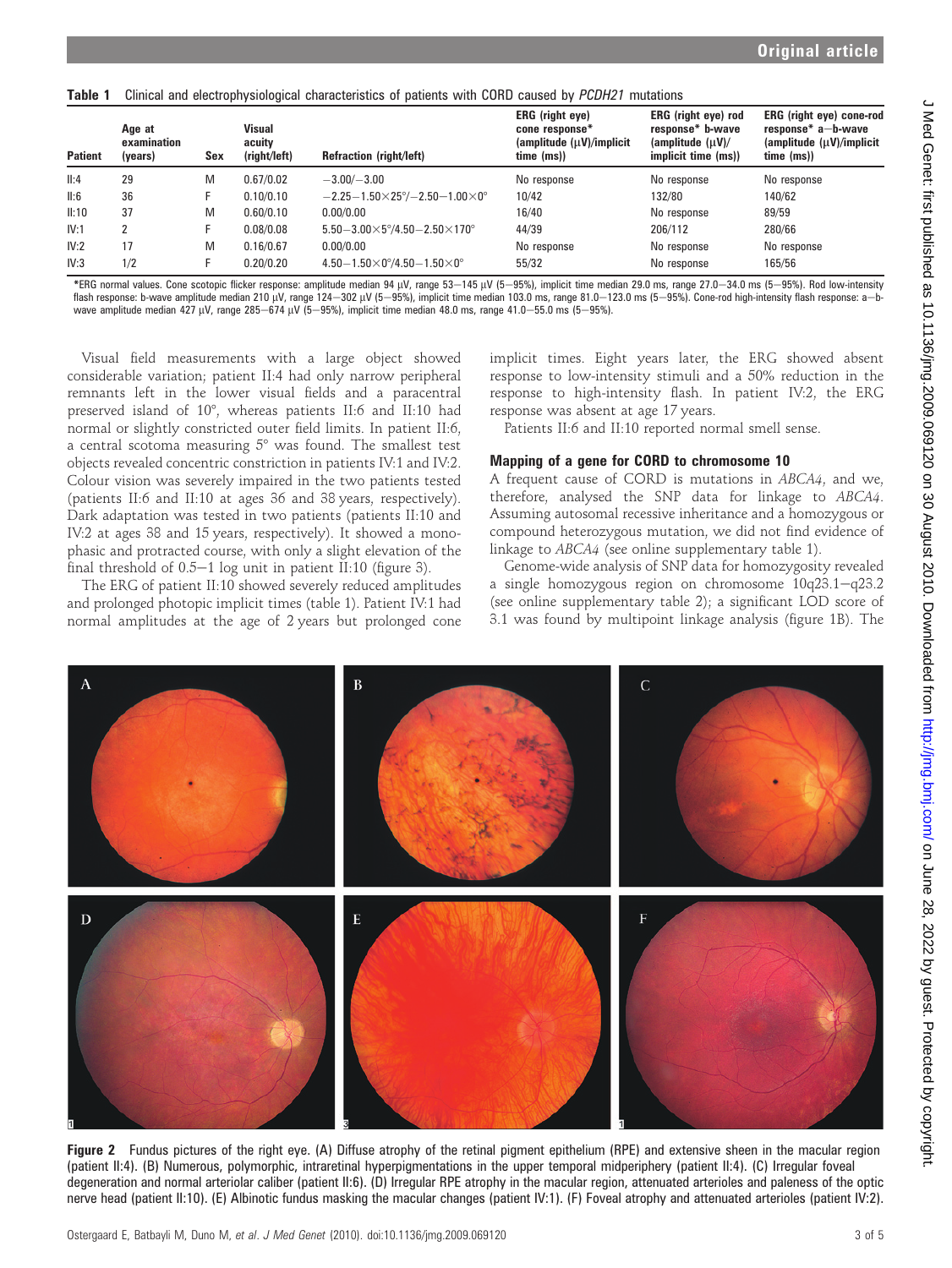

Figure 3 Dark adaptation in patients with CORD due to PCDH21 mutations. The dark adaptation curves in patients II:10 and IV:2 show a protracted initial phase and an absent mesopic break, resulting in a monophasic, straightened course compared to the normal diphasic course.

linkage interval had a size of 4.2 Mb and was flanked by the heterozygous markers rs6584455 and rs868042 (figure 1C).

The region encompasses 11 genes, of which three were candidate genes: RGR, which had previously been shown to cause autosomal recessive retinitis pigmentosa in humans, LRIT<sub>1</sub>, which is highly expressed in retina, and PCDH21, where a knockout mouse model had shown loss of cone and rod photoreceptor cells. $11-13$ 

#### Screening of candidate genes

No mutations were found in RGR or LRIT1. Sequencing of PCDH21 revealed a 1 bp insertion, c.524dupA (figure 1D). The six patients were homozygous for the mutation, and 12 family members were heterozygous carriers (figure 1A). Individuals II:1 and II:3 did not carry the mutation; no DNA was available from the remaining family members.

The 1 bp duplication is expected to cause a frameshift resulting in a premature stop codon (p.Q175QfsX47), which was confirmed by analysis of cDNA from fibroblasts (figure 1E).

Screening of 159 anonymous Faroese controls for the mutation revealed three heterozygous carriers, corresponding to a carrier frequency of 1.9%. None of the controls were homozygous for the mutation.

#### **DISCUSSION**

To our knowledge, this is the first report of mutations in PCDH21 as a cause of human disease. In a previous study, two heterozygous missense mutations were found in three patients with autosomal recessive RP, but a second mutation was not found; hence, the pathogenicity of the mutations is unclear.<sup>14</sup>

The PCDH21 mutation was identified in a small consanguineous family from the Faroe Islands, and a carrier frequency of 1:53 (1.9%) was found. A high carrier frequency is found in other disorders in the Faroe Islands that are caused by founder mutations, for example cystic fibrosis (1:24) and mitochondrial encephalomyopathy with elevated methylmalonic acid  $(1:33)$ .<sup>89</sup>

PCDH21 was identified by Rattner et al by subtractive hybridisation and high-throughput screening in a search for genes specifically expressed in the retina.<sup>13</sup> At the same time, Nakajima et al identified PCDH21 in a search for genes that encode proteins with cadherin domains.<sup>15</sup> PCDH21 is conserved among different vertebrate species but has not been found in

invertebrates. It is a member of the protocadherin family, the largest subgroup within the cadherin superfamily of large cell surface proteins characterised by a variable number of extracellular cadherin domains.<sup>16</sup> The cadherins are involved in calciumdependent cell-cell adhesion and are important in nervous system function.

Cadherin/protocadherin genes have previously been shown to be involved in disorders of the retina: mutations in the protocadherin gene PCDH15 are responsible for Usher syndrome type 1F, and mutations in the cadherin genes CDH23 and CDH3 were shown to cause Usher syndrome type 1D and hypotrichosis with juvenile macular dystrophy, respectively.<sup>17-19</sup>

PCDH21 has six predicted cadherin repeats and an intracellular domain, which is not homologous to that of other cadherins. PCDH21 is highly expressed the retina, more specifically in the junction between the inner and outer segments (OS) of rod and cone photoreceptors; the expression is also high in olfactory bulbs, with a lower expression in the septum and olfactory cortex.13 <sup>15</sup> PCDH21 expression is very low or absent in heart, kidney, liver, lung, spleen, testis and skeletal muscle. The photoreceptor OS is a derivative of a non-motile cilium that contains phototransduction proteins organised in a stack of over 1000 discs. The discs are continuously renewed from the base, and the older discs are shedded from the tip. The proteins are synthesised in the inner segment and transported to the OS via the connecting cilium.

PCDH21 undergoes a specific proteolytic cleavage, which releases ectodomain as a soluble fragment. In rds knockout mice, where the OS assembly is disturbed, the proteolytic cleavage is inhibited and full-length PCDH21 accumulates. $^{20}$ 

Mutations in PROM1 have been identified in patients with autosomal recessive RP, and PCDH21 protein has been shown to interact with PROM1 by co-immunoprecipitation studies. $21$ PROM1 is a transmembrane protein associated with plasma membrane protrusions, and it co-localises with PCDH21 to the base of the photoreceptor OS. In transgenic mice expressing human PROM1 with a heterozygous missense mutation, PROM1 and PCDH21 protein was found throughout the photoreceptor layers instead of the normal localisation at the base of the photoreceptor OS. In Pcdh $21^{-/-}$  mice, PROM1 mislocalised throughout the OS. These findings suggest that the interaction between PCDH21 and PROM1 is necessary for both proteins to function normally.

Taken together, these findings suggest that PCDH21 is involved in OS structure and/or assembly but not in phototransduction in rods and cones. This hypothesis is supported by the localisation of PCDH21 to the base of the OS at the earliest stages of differentiation of rods, before other OS proteins, for example, rhodopsin, RP1 and ROM1, are found.<sup>20</sup>

A PCDH21 knockout mouse model showed normal viability and fertility without anatomical or behavioural abnormalities.<sup>13</sup> At age 1 month, the retinas appeared normal, but this was followed by a progressive loss of photoreceptors, and a 50% reduction in the number of photoreceptor cells was observed by age 6 months, which likely is the result of apoptosis. Analysis of photoreceptor electrical signalling showed 2- to 3-fold diminished saturating a-wave amplitude, which reflects rod photoreceptor function, in Pcdh21<sup>-/-</sup> mice compared to Pcdh21<sup>+/+</sup> and Pcdh21<sup>+/-</sup> mice. The saturating amplitude of the cone-driven b-wave response was diminished about twofold in  $Pcdh21^{-/-}$ mice. Electron microscopy showed that in  $Pcdh21^{-/-}$  mice, the OS were shorter with swirls of membranes with imperfectly stacked discs. The inner segments and RPE appeared unaffected. The knockout mouse thus had abnormal cone and rod function,